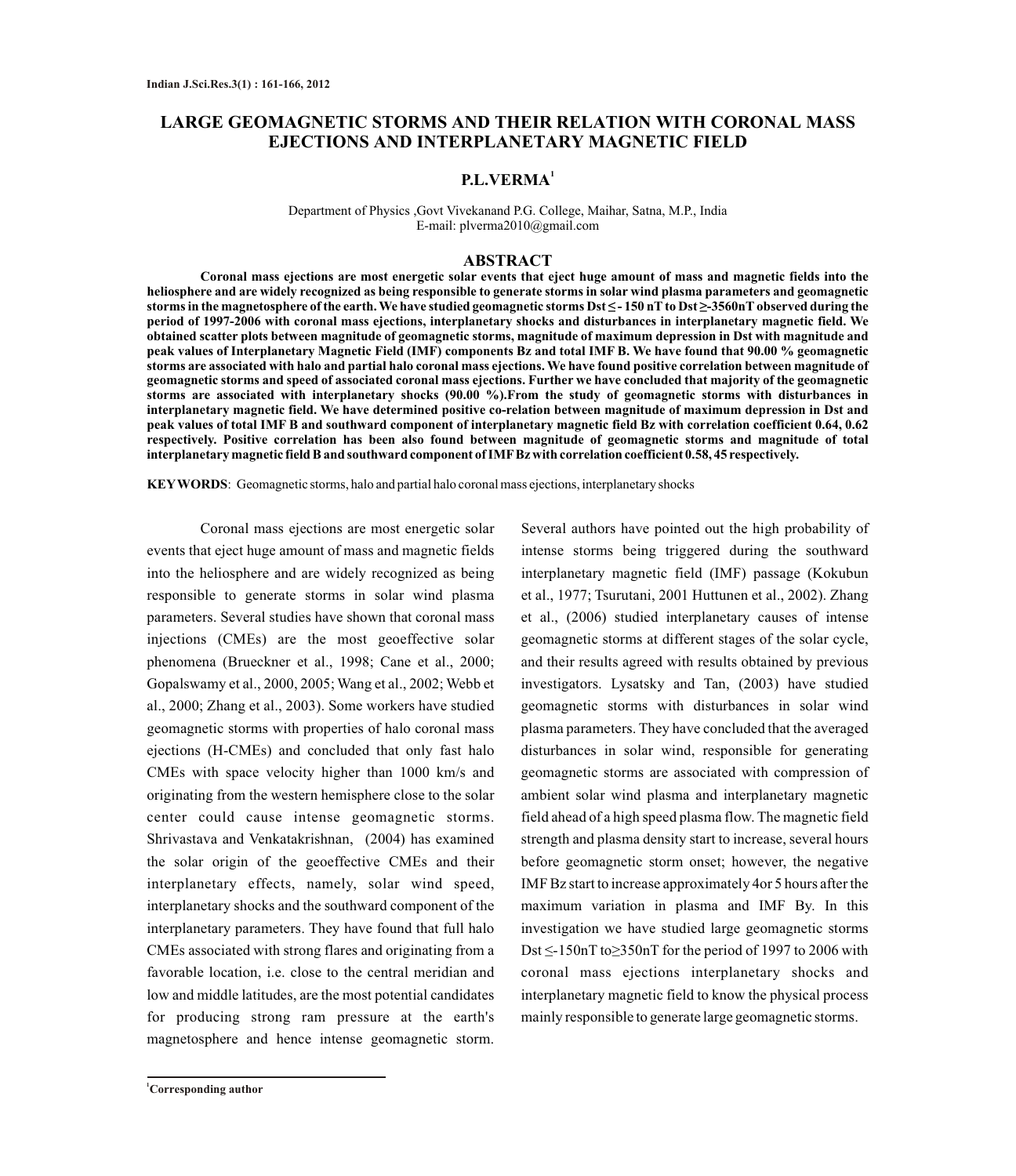#### **DATAPRESENTATION**

In this investigation hourly Dst indices of geomagnetic field have been used over the period 1997 through 2006 to determine onset time, maximum depression time, magnitude of geomagnetic storms. This data has been taken from the NSSDC omni web data system. The data of total interplanetary magnetic field B along with its southward component Bz, have also been taken from omni web data system. The data of CMEs are taken from SOHO, LASCO, and CME catalogue. Interplanetary shocks data are taken from the list of the shocks derived by PM group.

#### **ANALYSIS AND RESULTS**

The association between large geomagnetic storms  $\leq 150$  nT to $\geq -350$ nT with coronal mass ejections (CMEs), interplanetary shocks, interplanetary magnetic

field for the period 1997 to 2006 are given in table 1 and 2. From the data analysis it is observed that 18 out of 20 (90.00%) large geomagnetic storms are found to be associated with coronal mass ejections. We have further observed that the majority of related CMEs are halo CMEs. We have 18 large geomagnetic storms, which are associated with coronal mass ejections out of which 17 large geomagnetic storms (94.45%) are related to the halo coronal mass ejections. Only 01 (5.55%) large geomagnetic storms are found to be associated with partial halo coronal mass ejections. We have found positive correlation between magnitude of geomagnetic storms and speed of associated coronal mass ejections with correlation coefficient .57 and .62 between magnitude of maximum depression in Dst and speed of CMEs .From the further analysis it is observed that majority of these large geomagnetic storms are related to the interplanetary shocks and the related shocks are forward shocks, 18 out of 20(90.00%). From the study of

**Table 1: Association of Geomagnetic Storms with interplanetary Magnetic Field**

|                | <b>Geomagnetic storms</b> |                            | <b>IMFB</b>                                |                        |                                           |                                          |                                       |                     | <b>IMFBz</b>                      |                                                  |                                   |                        |
|----------------|---------------------------|----------------------------|--------------------------------------------|------------------------|-------------------------------------------|------------------------------------------|---------------------------------------|---------------------|-----------------------------------|--------------------------------------------------|-----------------------------------|------------------------|
| S. No.         | Date                      | Onset<br>time in<br>dd(hh) | <b>Maximum</b><br>Dec. time<br>in $dd(hh)$ | Magnit<br>ude in<br>nT | (nT)<br><b>Start</b><br>time in<br>dd(hh) | Maxim<br>um<br>jump<br>time in<br>dd(hh) | Maxi<br>$m$ um<br><b>IMF</b> in<br>nT | Magnitu<br>de in nT | <b>Start</b><br>time in<br>dd(hh) | (nT)<br>Maxim<br>um<br>jump<br>time in<br>dd(hh) | Maxim<br>um<br><b>IMFin</b><br>nT | Magnit<br>ude in<br>nT |
| $\mathbf{1}$   | 03.05.98                  | 03(21)                     | 04(05)                                     | $-156$                 | 03(17)                                    | 04(04)                                   | 38.9                                  | 35                  | 03(17)                            | 04(04)                                           | $-19.5$                           | $-17.7$                |
| $\overline{c}$ | 25.09.98                  | 25(00)                     | 25(09)                                     | $-203$                 | 24(21)                                    | 25(00)                                   | 28.7                                  | 18.8                | 25(00)                            | 25(02)                                           | $-18.4$                           | $-27.1$                |
| 3              | 22.09.99                  | 22(20)                     | 22(23)                                     | $-173$                 | 22(11)                                    | 21(18)                                   | 28.4                                  | 16.9                | 22(19)                            | 23(20)                                           | $-18.5$                           | $-28.9$                |
| 4              | 22.10.99                  | 22(00)                     | 22(06)                                     | $-214$                 | 21(18)                                    | 22(05)                                   | 35.8                                  | 17.8                | 21(23)                            | 22(05)                                           | $-28.2$                           | $-24.6$                |
| 5              | 06.04.00                  | 06(17)                     | 07(00)                                     | $-273$                 | 06(15)                                    | 06(22)                                   | 31.4                                  | 24.5                | 06(16)                            | 06(21)                                           | $-22.1$                           | $-20.8$                |
| 6              | 24.05.00                  | 24(01)                     | 24(08)                                     | $-164$                 | 23(15)                                    | 24(02)                                   | 34.1                                  | 26.8                | 24(01)                            | 24(02)                                           | $-24.1$                           | $-31.1$                |
| 7              | 15.07.00                  | 15(18)                     | 16(00)                                     | $-258$                 | 15(13)                                    | 15(20)                                   | 51.9                                  | 42.1                | 15(17)                            | 15(20)                                           | 49.3                              | 48.8                   |
| 8              | 12.08.00                  | 12(05)                     | 12(09)                                     | $-148$                 | 11(18)                                    | 12(09)                                   | 33.6                                  | 23.9                | 12(05)                            | 12(06)                                           | $-26.4$                           | $-24.6$                |
| 9              | 17.09.00                  | 17(20)                     | 17(23)                                     | $-197$                 | 17(15)                                    | 18(00)                                   | 39.5                                  | 33.5                | 17(19)                            | 17(21)                                           | $-23$                             | $-30.6$                |
| 10             | 04.10.00                  | 04(04)                     | 05(13)                                     | $-141$                 | 04(05)                                    | 05(05)                                   | 26.3                                  | 10.4                | 04(05)                            | 05(05)                                           | $-24.6$                           | $-25.4$                |
| 11             | 11.04.01                  | 11(15)                     | 11(23)                                     | $-269$                 | 11(13)                                    | 11(23)                                   | 34.5                                  | 28                  | 11(14)                            | 11(21)                                           | $-17.7$                           | $-18.3$                |
| 12             | 21.10.01                  | 21(17)                     | 22(21)                                     | $-173$                 | 21(16)                                    | 21(22)                                   | 28.4                                  | 21.3                | 21(16)                            | 21(18)                                           | $-12.8$                           | $-7.8$                 |
| 13             | 05.11.01                  | 05(19)                     | 06(06)                                     | $-298$                 | 05(12)                                    | 06(03)                                   | 65.6                                  | 55.9                | 05(18)                            | 06(03)                                           | $-61$                             | $-62.2$                |
| 14             | 24.11.01                  | 24(06)                     | 24(16)                                     | $-223$                 | 24(05)                                    | 24(10)                                   | 56.9                                  | 49                  | 24(06)                            | 24(07)                                           | $-13.1$                           | $-15.3$                |
| 15             | 07.09.02                  | 07(12)                     | 08(00)                                     | $-153$                 | 07(11)                                    | 07(17)                                   | 22.9                                  | 15.8                | 07(11)                            | 07(17)                                           | $-22.3$                           | $-21.7$                |
| 16             | 01.10.02                  | 01(06)                     | 01(16)                                     | $-150$                 | 30(16)                                    | 30(23)                                   | 25.1                                  | 10.3                | 01(05)                            | 01(12)                                           | $-13.7$                           | $-20$                  |
| 17             | 17.08.03                  | 17(18)                     | 18(15)                                     | $-150$                 | 17(13)                                    | 18(01)                                   | 22                                    | 13.4                | 17(15)                            | 18(09)                                           | $-17.4$                           | $-17.3$                |
| 18             | 26.07.04                  | 26(22)                     | 27(13)                                     | $-165$                 | 26(21)                                    | 27(04)                                   | 26.1                                  | 21.4                | 26(21)                            | 27(00)                                           | $-11$                             | $-14$                  |
| 19             | 15.05.05                  | 15(06)                     | 15(08)                                     | $-186$                 | 15(02)                                    | 15(09)                                   | 54.2                                  | 48.4                | 15(05)                            | 15(06)                                           | $-41.2$                           | 48.6                   |
| 20             | 24.08.05                  | 24(09)                     | 24(11)                                     | $-194$                 | 24(05)                                    | 24(09)                                   | 52.2                                  | 42.4                | 24(09)                            | 24(10)                                           | 40.9                              | $-42.2$                |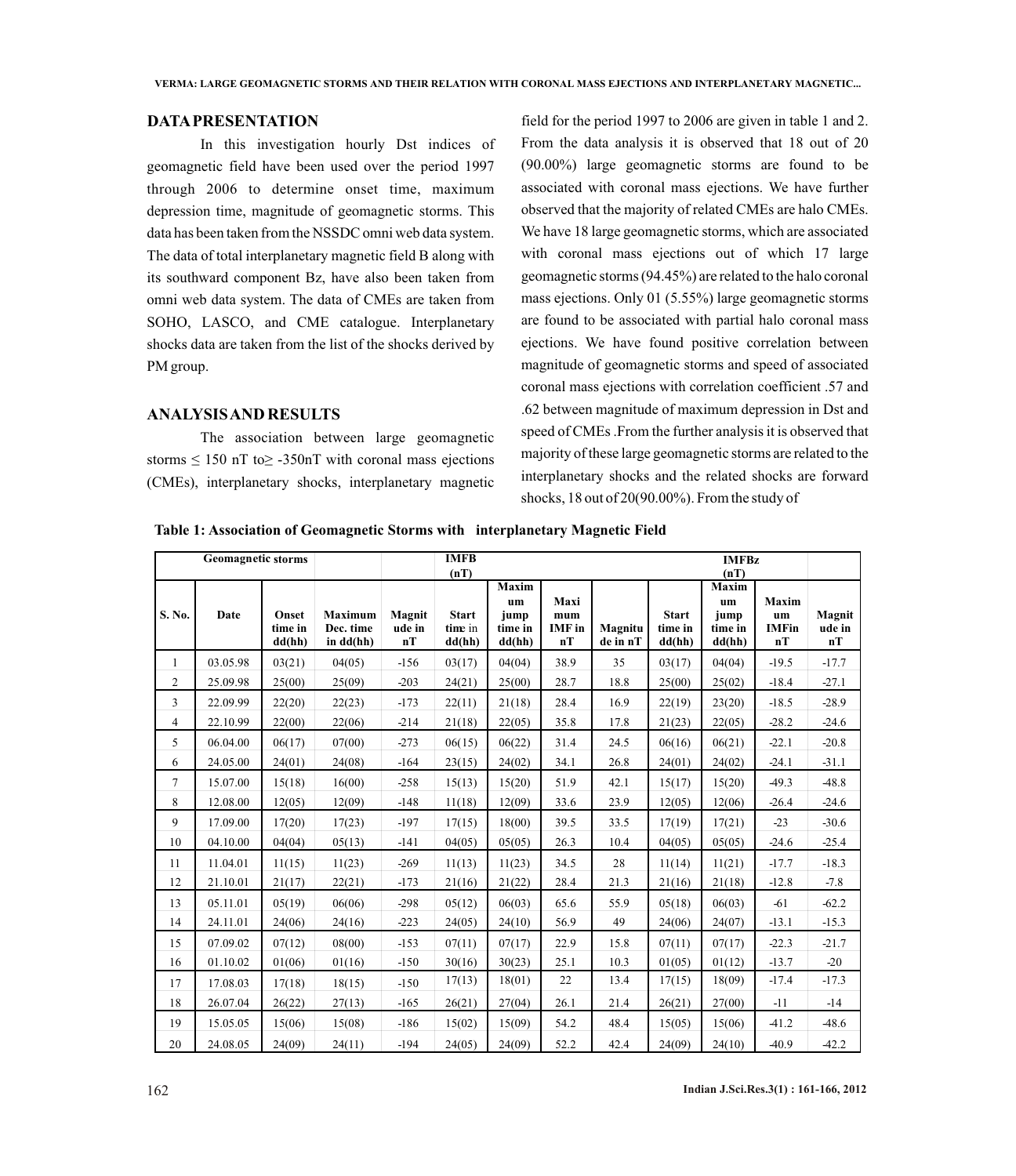geomagnetic storms and disturbances in interplanetanetary magnetic field it is concluded that geomagnetic field is greatly influenced by interplanetary magnetic field. We have plotted scatter plot between magnitude of geomagnetic storms and magnitude of disturbances in total interplanetary magnetic field B. Magnitude of maximum depression in Dst and peak value of total interplanetary magnetic field B. Magnitude of geomagnetic storms and magnitude of disturbances in southward component of interplanetary magnetic field Bz. Magnitude of maximum depression in Dst and magnitude of maximum depressed value of southward component of interplanetary magnetic field Bz.

The resulting scatter plots are shown in figure 1,2,3,4,5 and 6. From the figures it is observed that the magnitude of geomagnetic storms and maximum depression in Dst shows positive correlation with magnitude and peak value of IMFB and magnitude.The magnitude of geomagnetic storms also shows positive

correlation with magnitude of variation in Bz and maximum depression in Bz. We have also calculated correlation coefficient statistically and found positive correlation between magnitude of geomagnetic storms and magnitude of disturbances in total interplanetary magnetic field with correlation coefficient .58, magnitude of geomagnetic storms and magnitude of disturbances in southward component of interplanetary magnetic field Bz with correlation coefficient .45. Positive correlation has also been found between magnitude of maximum depression in Dst and peak value of total interplanetary magnetic field B and magnitude of maximum depression in southward component Bz with correlation coefficient .62 between magnitude of maximum depression in Dst and peak value of total interplanetary magnetic field Band .64 between magnitude of maximum depression in Dst and magnitude of maximum depression in southward component of interplanetary magnetic field Bz .We have also observed

|                | Geomagnetic<br><b>Storms</b> |                                | <b>Shocks</b>                 | <b>CMEs</b>        |                                |           |           |                          |
|----------------|------------------------------|--------------------------------|-------------------------------|--------------------|--------------------------------|-----------|-----------|--------------------------|
| S. No.         | Date                         | <b>Onset time</b><br>in dd(hh) | MaximumDec.<br>time in dd(hh) | Magnitude<br>in nT | <b>Start time</b><br>in dd(hh) | Date      | types H/P | <b>Speeds</b><br>km/sec. |
| 1              | 03.05.98                     | 03(21)                         | 04(05)                        | $-156$             | 03(18)                         | 01(23.40) | H         | 657                      |
| $\overline{c}$ | 25.09.98                     | 25(00)                         | 25(09)                        | $-203$             | 24(23)                         | nd        | nd        | nd                       |
| 3              | 22.09.99                     | 22(20)                         | 22(23)                        | $-173$             | 23(09)                         | 20(06.06) | H         | 604                      |
| $\overline{4}$ | 22.10.99                     | 22(00)                         | 22(06)                        | $-214$             | 21(15)                         | 19(05.50) | P         | 753                      |
| 5              | 06.04.00                     | 06(17)                         | 07(00)                        | $-273$             | 06(16)                         | 04(16.32) | H         | 1188                     |
| 6              | 24.05.00                     | 24(01)                         | 24(08)                        | $-164$             | 24(17)                         | 22(01.50) | H         | 649                      |
| $\tau$         | 15.07.00                     | 15(18)                         | 16(00)                        | $-258$             | 15(14)                         | 14(10.54) | H         | 1674                     |
| 8              | 12.08.00                     | 12(05)                         | 12(09)                        | $-148$             | 11(18)                         | 09(16.30) | H         | 702                      |
| 9              | 17.09.00                     | 17(20)                         | 17(23)                        | $-197$             | 17(17)                         | 16(05.18) | H         | 1215                     |
| 10             | 04.10.00                     | 04(04)                         | 05(13)                        | $-141$             | 05(03)                         | 02(03.50) | H         | 525                      |
| 11             | 11.04.01                     | 11(15)                         | 11(23)                        | $-269$             | 11(14)                         | 09(15.54) | H         | 1192                     |
| 12             | 21.10.01                     | 21(17)                         | 22(21)                        | $-173$             | 21(17)                         | 19(01.27) | H         | 558                      |
| 13             | 05.11.01                     | 05(19)                         | 06(06)                        | $-298$             | 06(02)                         | 03(19.20) | H         | 1810                     |
| 14             | 24.11.01                     | 24(06)                         | 24(16)                        | $-223$             | 24(05)                         | 22(20.30) | H         | 1443                     |
| 15             | 07.09.02                     | 07(12)                         | 08(00)                        | $-153$             | Na                             | 05(16.54) | H         | 1903                     |
| 16             | 01.10.02                     | 01(06)                         | 01(16)                        | $-150$             | Na                             | Na        | Na        | Na                       |
| 17             | 17.08.03                     | 17(18)                         | 18(15)                        | $-150$             | 17(14)                         | 14(20.06) | H         | 378                      |
| 18             | 26.07.04                     | 26(22)                         | 27(13)                        | $-165$             | 26(23)                         | 23(16.06) | H         | 824                      |
| 19             | 15.05.05                     | 15(06)                         | 15(08)                        | $-186$             | 15(02)                         | 13(17.12) | H         | 1689                     |
| 20             | 24.08.05                     | 24(09)                         | 24(11)                        | $-194$             | 24(06)                         | 22(01.31) | H         | 1194                     |

**Table 2: Association of Geomagnetic Storms with Coronal Mass Ejections and Interplanetary Shocks**

Na-Not associated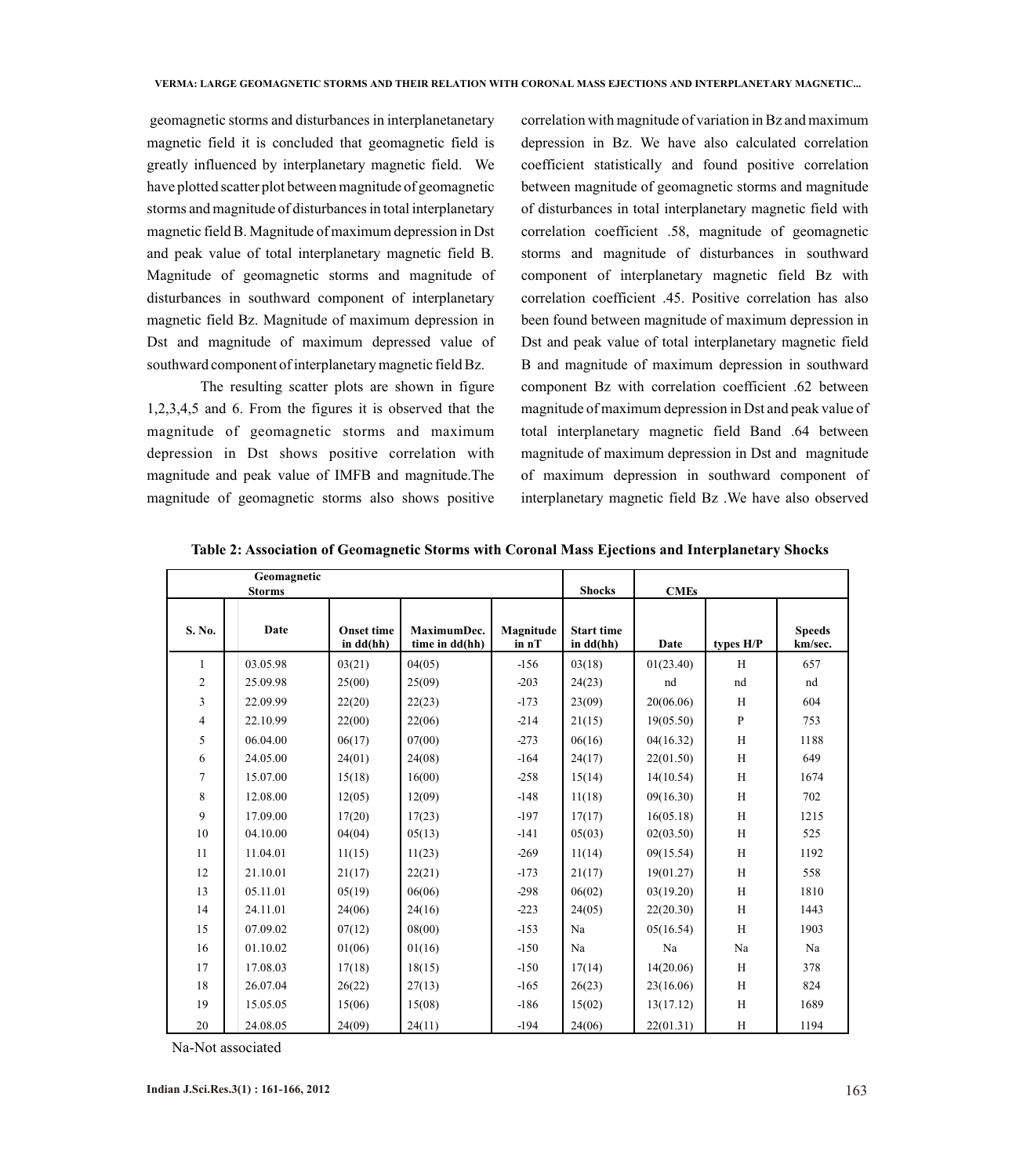

**Figure 1** :**Shows scatter plot between magnitude of geomagnetic storms and speed of Associated CMEs with correlation coefficient .57**



**Figure 2: Shows scatter plot between magnitude of maximum depression in Dst and speed of CMEs with correlation coefficient .62** 



**Figure 3: Shows scatter plot between magnitude of geomagnetic storms and magnitude of total IMF(B) with correlation coefficient.58**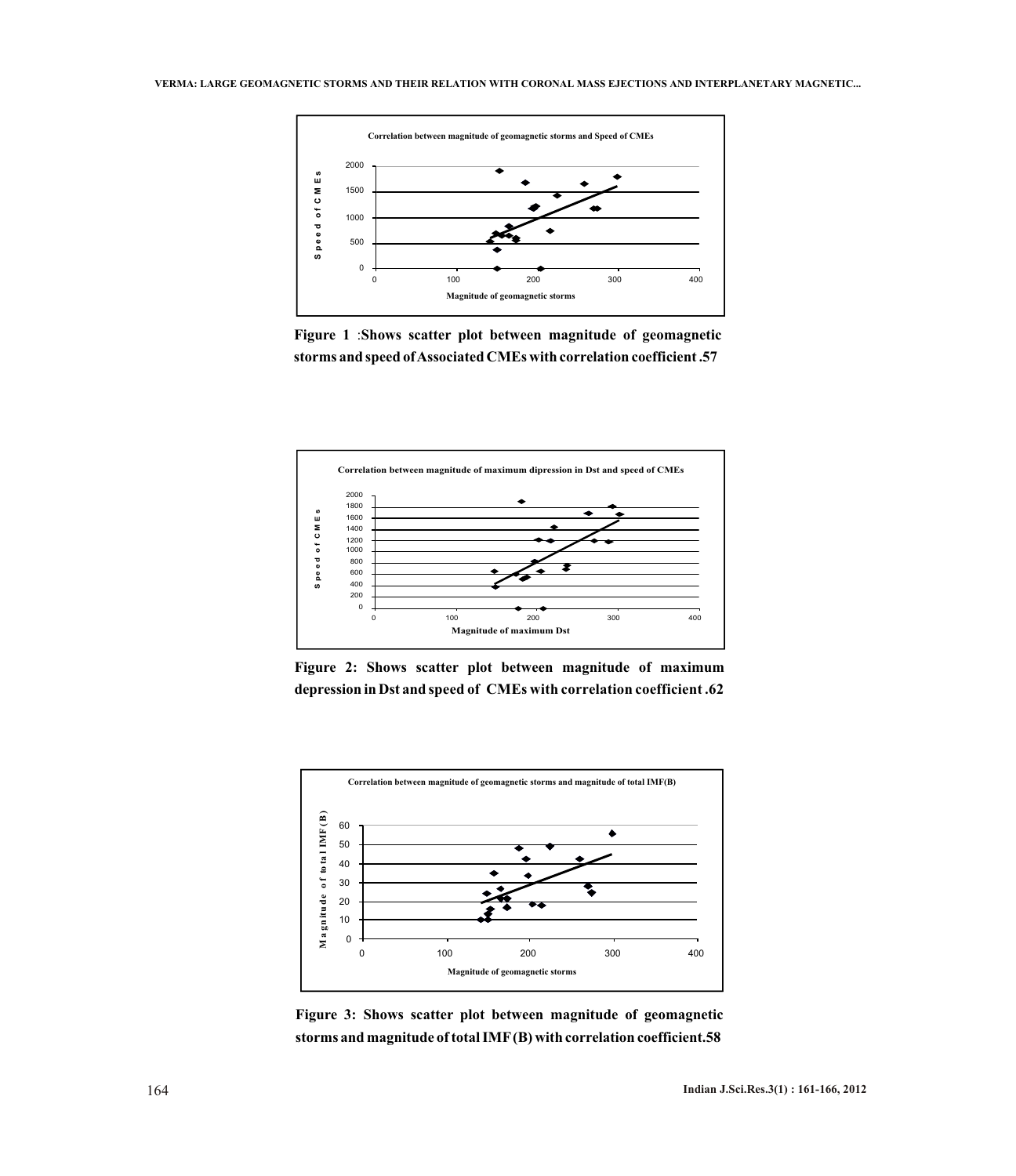

**Figure 4: Shows scatter plot between magnitude of maximum depression in Dst and peak values of IMF (B) with correlation coefficient.64**







**Figure 6** :**Shows scatter plot between magnitude of maximum depression in Dst and magnitude of maximum depression in IMF (Bz) with correlation coefficient .62**